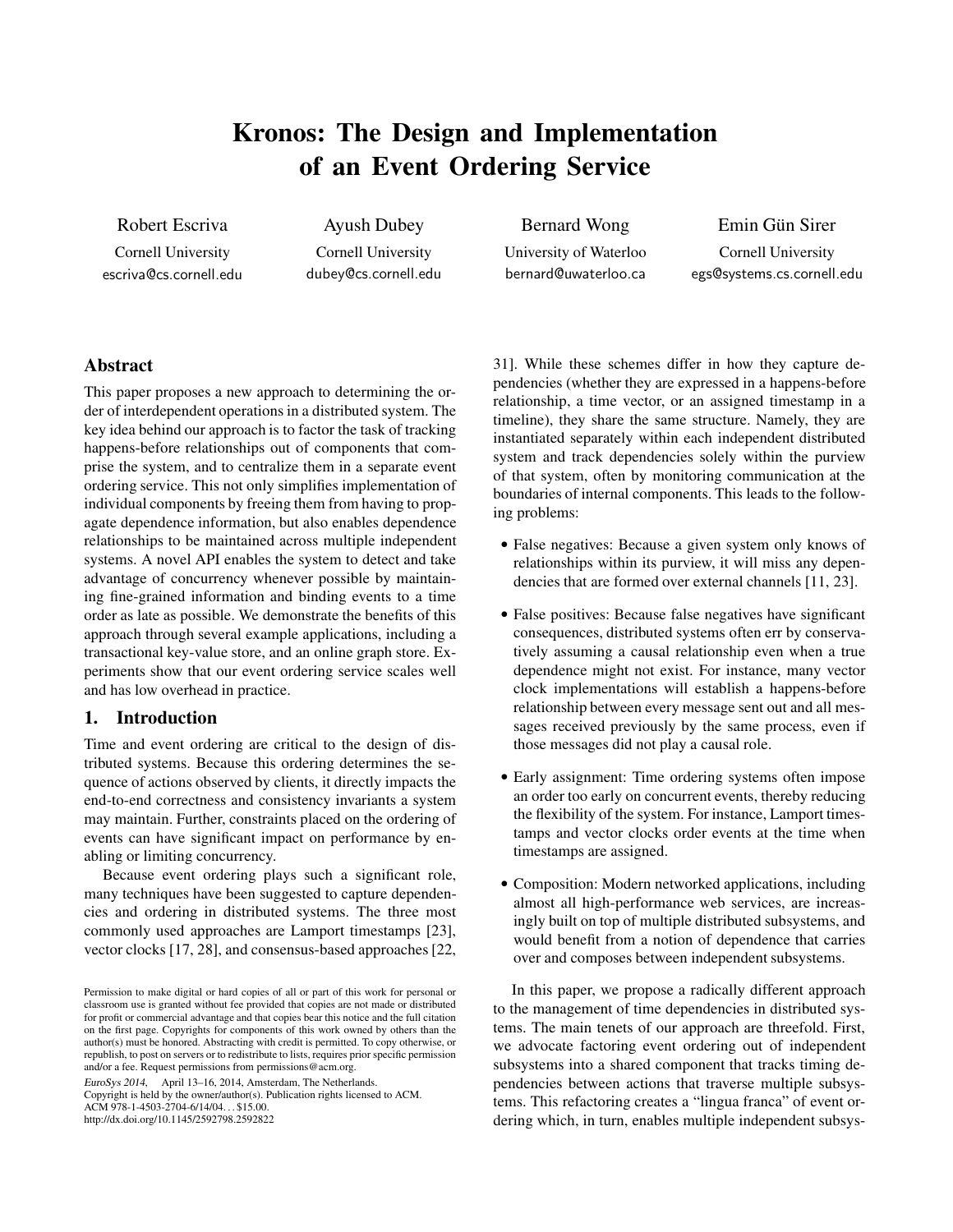tems to keep track of event ordering relationships without having to agree on and pass event ordering information between other services. Second, we propose keeping track of dependencies at very fine granularity; specifically, we make the case for maintaining the full *event dependency graph*. This yields expressive systems that can distinguish and take advantage of concurrency where available. Finally, we advocate late *time-binding*, that is, picking an absolute order of events that is congruent with constraints as late as possible. Late assignment of time order provides extensive freedom to applications on how to schedule a set of concurrent events whose time order is under-constrained, a situation commonly encountered in practice.

Based on this approach to managing the partial order of events in a factored component, we designed and implemented a fault-tolerant event ordering service called Kronos. Kronos externalizes the task of tracking dependencies from distributed subsystems to capture a global view of dependencies between a set of distributed operations. This architecture enables multiple independent subsystems to share and maintain a unified directed acyclic graph that keeps track of "happens-before" relationships at fine granularity. This graph representation captures ordering relationships at much finer granularity than both Lamport timestamps and vector clocks. Finally and most importantly, Kronos enables applications to query the graph and determine if two events are concurrent, which in turn identifies those instances where the application can make its own decision on how to order these concurrent events.

We have built several applications and examples on top of Kronos. Our first application illustrates how Kronos can be used to improve the user experience in a social network. The second application is an online, strongly-consistent graph store that uses Kronos to order writes and graph traversals. The third application is a transactional key-value store that uses Kronos to serialize transactions in an off-the-shelf keyvalue store. Finally, we simulate the shop-floor control and fire-alarm examples described by Cheriton and Skeen [11], and demonstrate how Kronos overcomes the problems that they demonstrate.

This paper makes three contributions. First, we introduce a new abstraction for event ordering and propose a new service and minimal API for distributed systems. Second, we describe the implementation of multiple applications on top of Kronos, focusing mainly on the way in which each application exploits the event-ordering provided by Kronos. Finally, we evaluate the properties of a full implementation of Kronos and two of our applications. Experiments show that our graph store achieves throughput that is  $59\times$  higher than achieved in an off-the-shelf graph store and our transactional key-value store achieves 94% the throughput of "put-and-pray" (i.e. equivalent number of nonatomic, non-serializable operations) operations using Mon-



A: Alice updates new photos which only her friends may access. The ACL is stored in the key-value store, and the photos themselves are stored on the file system.

B: Alice uploads a photo to the album and tags Bob in the photo. The photo is stored on the file system, and the graph store records that Bob is tagged by the photo.

C: Bob likes Alice's photographs. This action checks the ACL, and records the "like" in the graph store.

Figure 1. A social network built using Kronos, a key-value store, a graph store, and a file system. Each Kronos event corresponds to an action in the application. Kronos ensures that the transitive dependency  $A \rightarrow B \rightarrow C$  will be enforced at the key-value store as  $A \rightarrow C$ , even though the key-value store is unaware of event *B*.

goDB, and outperforms a lock-based transactional system by a factor of 3.6×.

# 2. Design

This section describes the design and implementation of Kronos. It defines the core abstractions on which the system is based, describes the API and its implementation, and outlines several deployment optimizations.

## 2.1 Kronos Abstractions

Kronos is a standalone shared service that tracks dependencies and provides time ordering for distributed applications. The central entity in Kronos is an *event*, an applicationdetermined set of state changes that take place atomically, associated with a unique identifier. Events are akin to basic blocks in programming languages; they may be as finegrained as the execution of a single instruction or receipt of a single message, or as coarse grained as system-wide state changes spanning multiple hosts. In practice, applications create events that correspond to any number of actions they take internally in response to externally-provided inputs. For example, a transactional key-value store could map each transaction to a Kronos event. Kronos leaves the precise semantics associated with events up to application and concerns itself with establishing a partial order between events.

Internally, Kronos builds and maintains an *event dependency graph*, a directed acyclic graph whose vertices correspond to events and whose edges correspond to *happens-*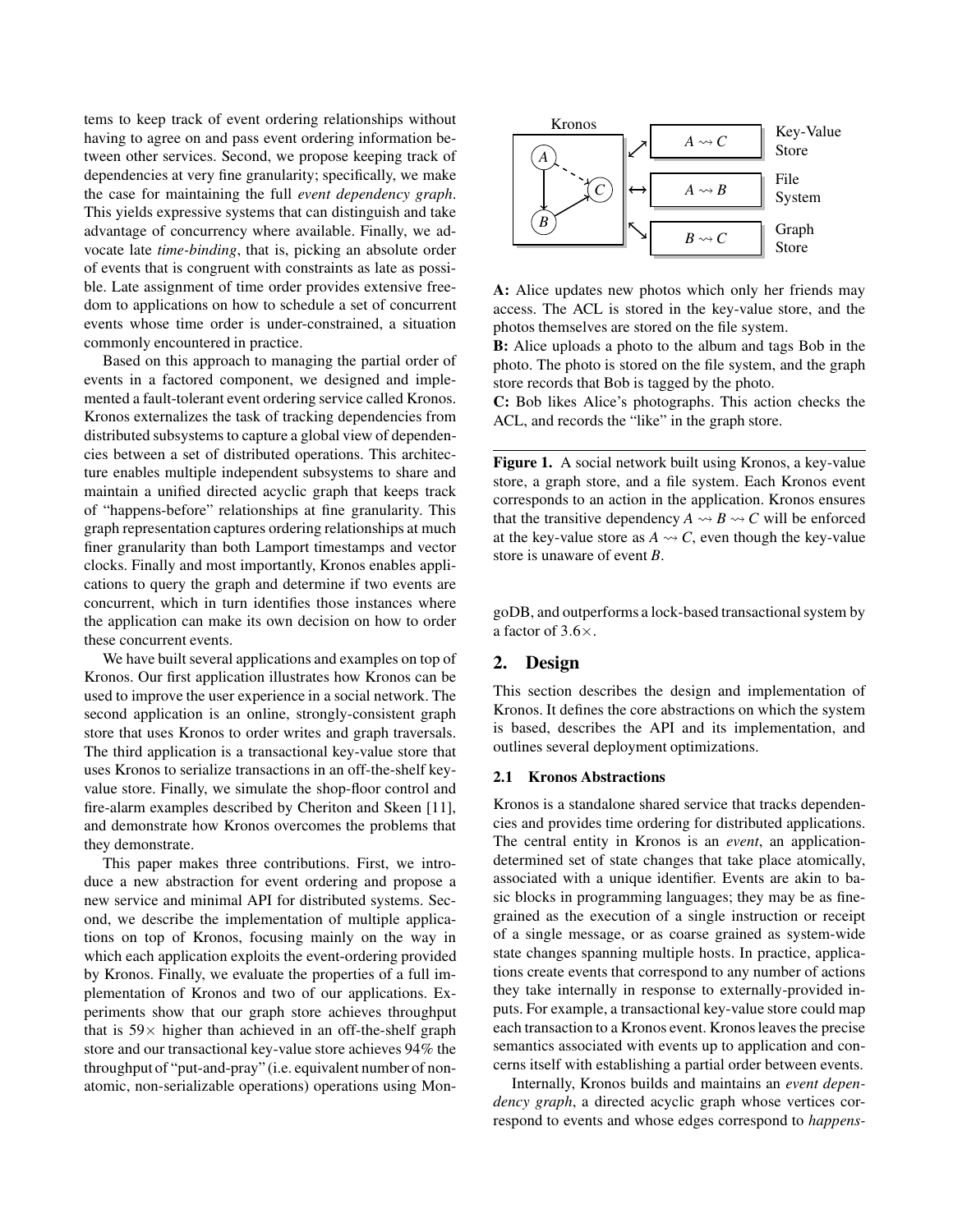*before relationships*<sup>1</sup> . An edge therefore succinctly represents all the ordering related constraints between events spanning multiple applications.

The central task of Kronos, then, is to enable applications to quickly order events along a timeline using the event dependency graph. Kronos provides interfaces by which applications may create new events, establish relationships between events, and query for pre-existing relationships. Each of these methods translates to an operation on the graph. When the application creates a new event, Kronos creates a new vertex in the event dependency graph. Similarly, when the application establishes a happens-before relationship, Kronos constructs a directed edge between the two vertices. To check for a pre-existing relationship between two events, Kronos looks for a directed path between them. The direction of the path directly encodes the happens-before relationship. The absence of a path between two events indicates that they are concurrent.

To permit applications using Kronos to make decisions that rely upon the timeline, Kronos upholds two invariants called the *coherency* and *monotonicity* invariants. The coherency invariant ensures that the events can be arranged into a possible timeline by ensuring that the graph is free of cycles. The existence of a path between two events in the graph implies that Kronos has made a series of commitments that force one event to necessarily succeed the other, in which case Kronos communicates this ordering to applications so that they can act accordingly. The coherency invariant prevents logical contradictions within the timeline represented by the event dependency graph.

Kronos's monotonicity invariant ensures that happensbefore relationships, once established, are incontrovertible. Applications may safely commit to a particular time order once established by Kronos, as subsequent operations can only further constrain, but never violate, established dependencies. This enables Kronos clients to be able to issue sideeffects and produce user-visible output based upon Kronos responses. In practice, the monotonicity invariant is easily upheld by omitting from the Kronos interface any means by which paths may be removed from the event dependency graph.

Using the Abstraction To see how the event dependency graph may be used by applications, consider a social network that allows users to upload, tag, and like photographs of each other. This application stores users' photos in a file system, records tags and "likes" in a graph store, and maintains ACLs in a key-value store. When Alice uploads her photos to the application, it stores her photos in the file system and updates the key-value store to store the ACLs. Similarly, when Alice uploads a photo in which she's tagged



A: Alice updates new photos to an album. B: Alice uploads a photo to the album and tags Bob. C: Bob likes Alice's photographs.

Figure 2. As dependencies are added between events, edges are added to the event dependency graph. The application adds dependencies between *A*, *B*, and*C* insteps 1 and 2. Kronos prohibits the application from adding the dependency  $C \rightarrow A$  in step 3 because the application already established  $A \rightsquigarrow B \rightsquigarrow C$ .

Bob, the application stores the photo on the file system and records in the graph store that Bob is tagged in the photo. Finally, Bob can like the photo, which records Bob's actions in the graph store only after checking that Bob is permitted to do so by the ACLs stored in the key-value store. Since the system is consists of three separate components, in the absence of order, it is possible for the ACLs setup by Alice in the first step to be improperly retrieved in the third step, potentially exposing her photos to an unintended audience.

This example social network application can use Kronos to ensure that this disastrous situation is reliably avoided. Each user-facing change to the social network is represented in Kronos as an event. Thus, when Alice initially uploads her photos or tags Bob, or when Bob likes Alice's photo, the application creates an event in Kronos to represent the user's interaction with the service. Individual components of the social network application will each process a different subset of these events, and each can impose an order on the subset they process. Kronos can then maintain an applicationwide consistent timeline that spans all events, as shown in Figure 1. Figure 2 illustrates how the application may incrementally build the timeline within Kronos. After Alice's actions are recorded by Kronos, Kronos ensures that Bob's request will be correctly ordered after Alice's actions.

## 2.2 Kronos API

Applications interact with Kronos through a simple API (Table 1) designed around the event and dependency abstractions. This API enables applications to manipulate, refine, and query the event timeline represented by the event dependency graph. Kronos's API also permits atomic batching for efficiency, and conditional operations for additional application-level control.

Broadly speaking, the Kronos API is split into eventoriented calls and traversal-oriented calls. The former allow applications to create and manage events and control

<sup>1</sup> We use the terms *dependency* and *happens-before relationship* synonymously throughout this paper. The term *causal relationship* is related but more specific and not synonymous; a happens-before relationship can emerge without a causal relationship.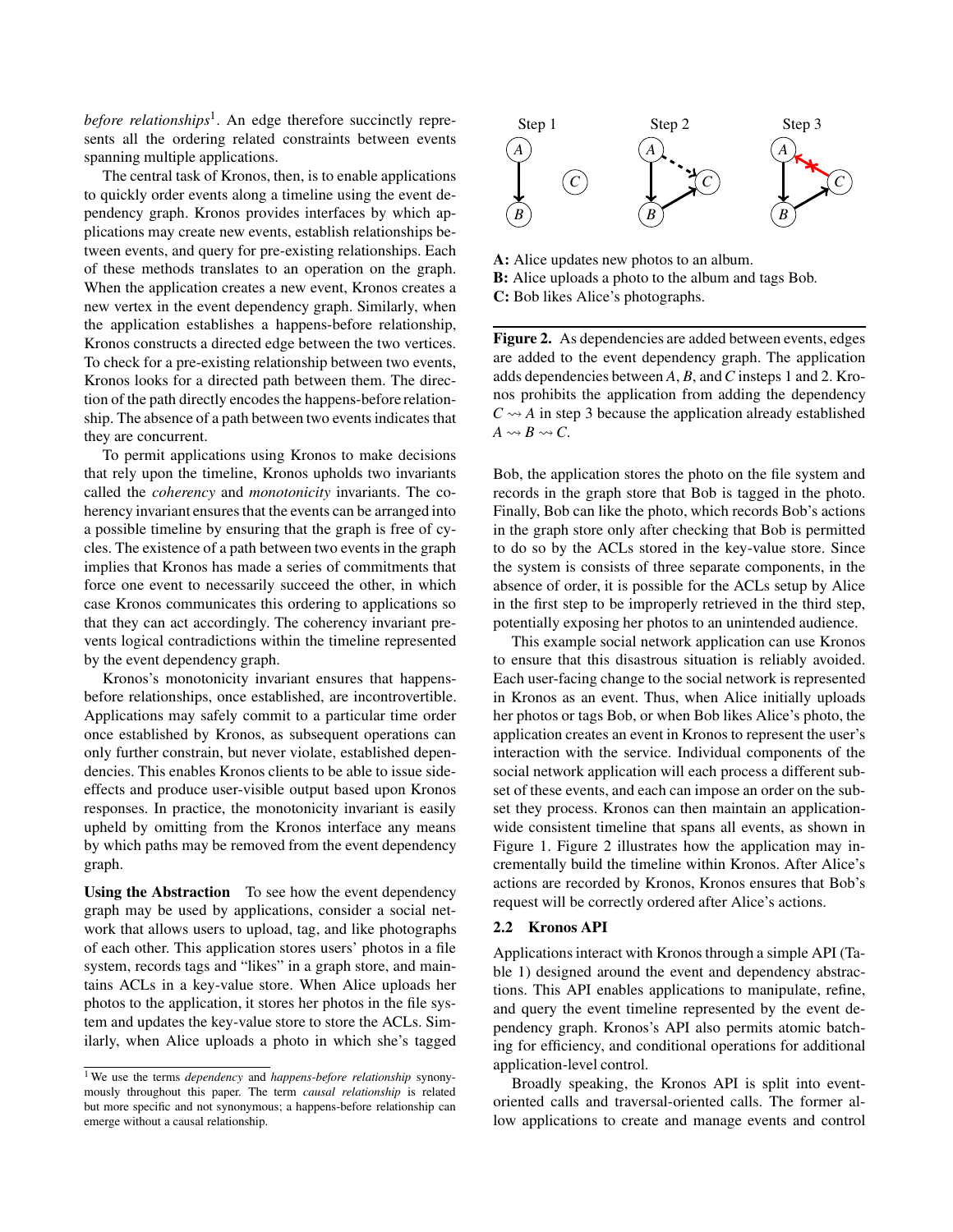| Create a new event and return a unique identifier e.                                  |
|---------------------------------------------------------------------------------------|
| Increment the reference count on e.                                                   |
| Decrement the reference count on e.                                                   |
| Check the relationship between event pairs $e_i$ $e_j$ in specified list, returning   |
| $e_i \rightsquigarrow e_j, e_j \rightsquigarrow e_i$ , or <i>concurrent</i> for each. |
| Create the set of relationships $e_i \rightarrow e_i$ in specified list, if possible. |
|                                                                                       |
|                                                                                       |

Table 1. The Kronos API. Applications primarily use query order and assign order to establish dependencies.

the garbage collection mechanism, while the latter to help discover precedence relationships between events of interest to the application.

Event Creation Applications can add events to the Kronos timeline with the create event call, which creates a new vertex and returns a globally unique identifier. This identifier may be passed to subsequent calls to query the graph or establish happens-before relationships with the event.

Dependency Creation The fundamental purpose of Kronos is to enable applications to establish a time order for events. It does this by permitting applications to incrementally refine the timeline with new pairwise dependencies between events. Kronos ensures that any refinement specified by the application is logically coherent, and maintains the abstraction's invariants; it does not permit the application to perform any refinement that violates them.

Dependencies may be created at any time during the lifespan of the event dependency graph. For instance, in our social network application, each time Alice and Bob interact with the service, Kronos assigns the interaction a unique event identifier, and orders this event identifier with respect to other events that the application has previously created. These additional ordering constraints enable Kronos to clarify the order of events in the timeline without withdrawing from any previously upheld guarantees. Consequently, events may be ordered by the application long after the interaction that precipitated the event's creation.

Applications may use the assign order call to establish a dependency between a pair of events. On each call to assign order, Kronos maintains the coherency invariant by implicitly performing a graph traversal on the event pair. Any operations that request an order that contradicts the result of the traversal are aborted by Kronos and the client is informed of the true order of operations.

To enable a wide array of application behaviors, the Kronos API enables applications to express how to deal with requests that contradict a previously established order. Kronos applications may specify two kinds ordering behavior: must and prefer. A must ordering conveys a hard constraint from the application that two events must be ordered in a specific way. Applications can use must constraints to store pre-existing relationships within Kronos, such as relationships that arise from the natural execution of the sys-



Figure 3. A diagram of the set data structure used to track visited vertices. A vertex *i* is in the set if and only if sparse[i] < ptr && dense[sparse[i]] == i. Adding an element to the set is done with sparse[i]  $=$  ptr; dense[ptr++] = i;. Clearing the set is done in constant time by setting  $ptr = 0$ .

tem. For instance, when an application deletes an object, the delete is necessarily ordered after the preceding create. If a must request cannot be satisfied, Kronos aborts the entire assign order request without any side effects and returns an error to the application. In contrast, a prefer ordering preference indicates that the application would prefer that the events be ordered as specified in the request, but is willing to accept a reversal if previously established constraints make the request impossible. For example, applications typically prefer to respond to events in their arrival order, as long as doing so does not violate timing constraints. The application can use the prefer option to instruct Kronos to maintain the arrival order where possible and reorder them when necessary. This permissive ordering is invaluable to applications that can reorder events, as it improves performance while maintaining correctness.

For performance reasons, Kronos does not attempt to discover the minimal set of prefer reversals to render a suggested assign order request coherent with respect to the existing event dependency graph. Instead, Kronos applies all must edges before prefer edges, thereby ensuring that a prefer edge is never established ahead of a must and thus will never cause an order assignment to abort when it could have been satisfied. Once all must edges are satisfied, the prefer edges are applied in the order specified by the application. An application can have some degree of control over which prefer edges are prioritized through the or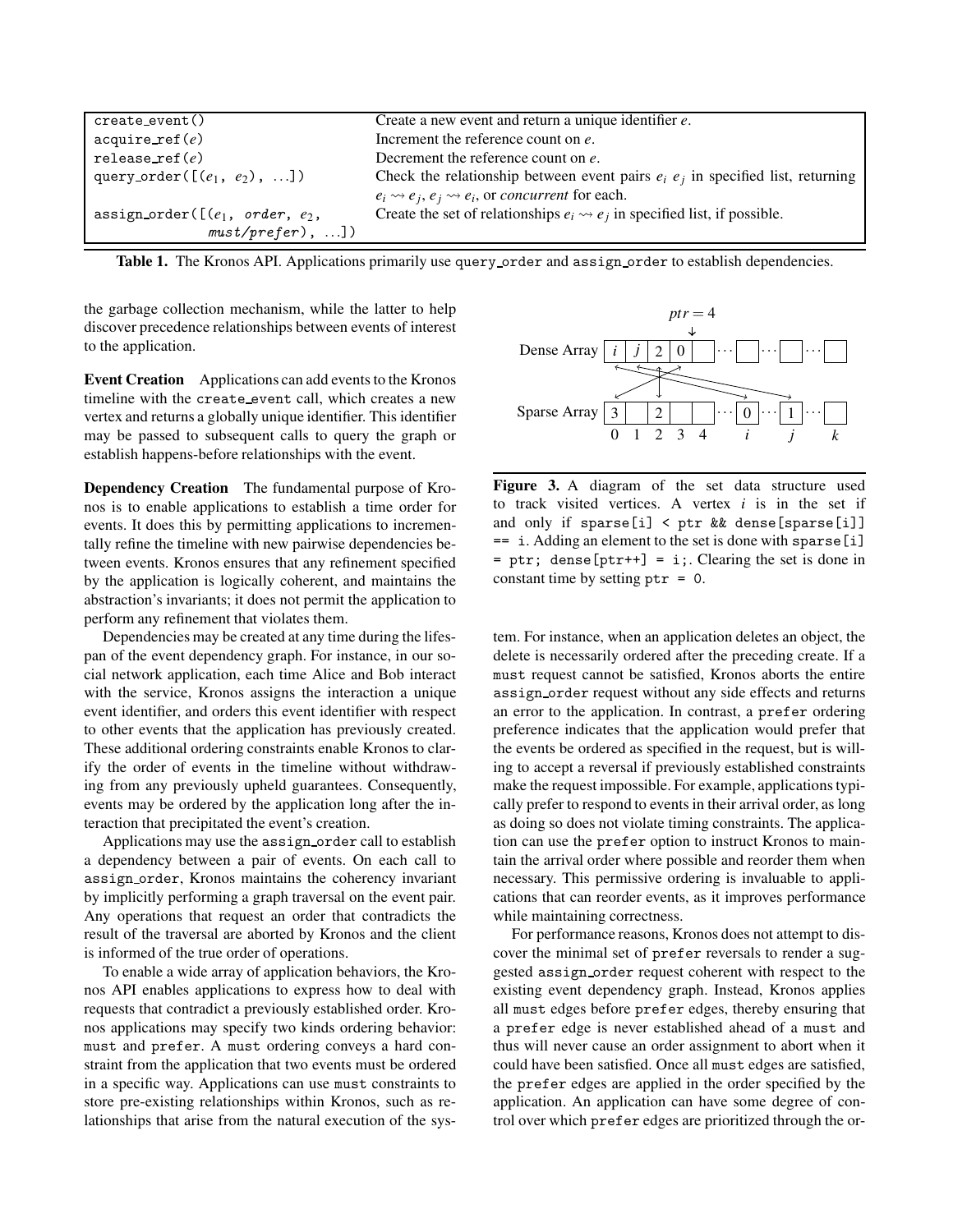der in which they appear in the assign order request. Not providing a guarantee of optimality avoids an NP-complete problem while providing a degree of control to the programmer.

Kronos provides a powerful primitive reminiscent of testand-set atomic instructions that enables applications to specify a mix of must and prefer operations that execute as one atomic batch. Clients may specify constraints to check with the must flag set. Should all of the constraints be met, the batch will be applied atomically, but if any constraint is not met, the batch will be aborted without effect. A mixed batch of must and prefer operations resembles conditional testand-set, where the must operations act as a conditional, and the entire batch will succeed or fail atomically. These atomicity guarantees enable safe yet concurrent use of the Kronos service without requiring an external lock service [9, 20].

Graph Traversal The query order call enables applications to discover happens-before relationships captured by Kronos. This call takes a pair of events,  $e_1$  and  $e_2$ , and returns whether  $e_1 \rightsquigarrow e_2^2$ ,  $e_2 \rightsquigarrow e_1$ , or they are concurrent. To do this, Kronos performs a standard breadth-first search (BFS) to discover paths between  $e_1$  and  $e_2$ .

The Kronos implementation pays careful attention to the cost of creating new events and happens-before relationships. BFS is potentially a costly operation, whose latency can be  $O(|V|)$  where |*V*| is the number of events managed by the system. Since a naive BFS would either require  $Ω(|V|)$ operations to initialize a visited bit field in every vertex or else dynamically allocate memory, and since |*V*| can be large, Kronos instead uses a technique that makes use of uninitialized memory [7] to make the running time of BFS proportional to the number of vertices traversed. To avoid dynamic allocation, and linear initialization costs, Kronos preallocates all memory required for graph traversal at the time of vertex creation by creating two arrays, dense and sparse, of size  $|V|$ . The sparse array corresponds to vertices, and maintains indices into the dense array, which, in turn, indexes back into the sparse array. Initially, ptr is set to 0. When BFS visits a node *i* for the first time, Kronos sets sparse[i] to ptr, sets dense[ptr] to i and increments ptr. Checking to see if a node *i* has been visited can then be accomplished by checking if sparse[i]  $\langle$  ptr and dense [sparse[i]]  $==$  i. This optimization enables the core traversal algorithm in Kronos to require no memory allocation and only a single cache line worth of initialization.

## 2.3 Garbage Collection

The event dependency graph abstraction described so far will grow without bound as long as the distributed system is active. Kronos employs garbage collection to enable clients to safely shrink the event dependency graph. A critical invariant that Kronos maintains is that all events that could be submitted as arguments to any of the Kronos API calls



Figure 4. Kronos uses reference counting to determine when it is safe to collect events. Because events are collected after their dependencies are collected, *B*, *C*, and *D* remain in the graph despite their 0 reference count.

remain within the graph, since they can be used as starting points in traversal operations. Kronos enables clients to dictate exactly which events can be used as arguments by exposing a reference counting API to clients.

Kronos associates a reference count with each event and enables clients to acquire and release references through the acquire ref and release ref calls. Each time a client acquires a handle to an event, the reference count is incremented. Clients may at any time release the handle through a call to release ref, which decrements the reference count. Once an event's reference count reaches zero, the event may be garbage collected. Overall, this reference counting mechanism ensures that all events that can be named by clients have non-zero reference counts and are pinned in memory.

To preserve transitive happens-before relationships, Kronos does not garbage collect events until their dependencies are garbage collected. For example, Figure 4 shows an event dependency graph in which multiple events remain in memory despite having zero references. Event *A* pins events *B*, *C*, and *D* into memory, delaying their garbage collection until after release ref is called on *A*.

Garbage collection is strict: each release ref call performs a topological sort on the graph, removing vertices with zero references and their outgoing edges. Thus, a single release ref call garbage collects a subset of all vertices with zero references. In our example above, this means that once *A*'s reference count goes to 0, *A*, *B*, *C*, and *D* will be collected immediately. The acyclic property of the graph ensures that the operation will complete in bounded time, and that all vertices may be eventually collected.

The Kronos API exposes no means of removing edges to applications because doing so would violate the monotonicity invariant. Edges are removed only after their source vertex is garbage collected. This ensures that edges persist until they may no longer affect any traversal.

 $e_1 \rightarrow e_2$  may be read as  $e_1$  happens before  $e_2$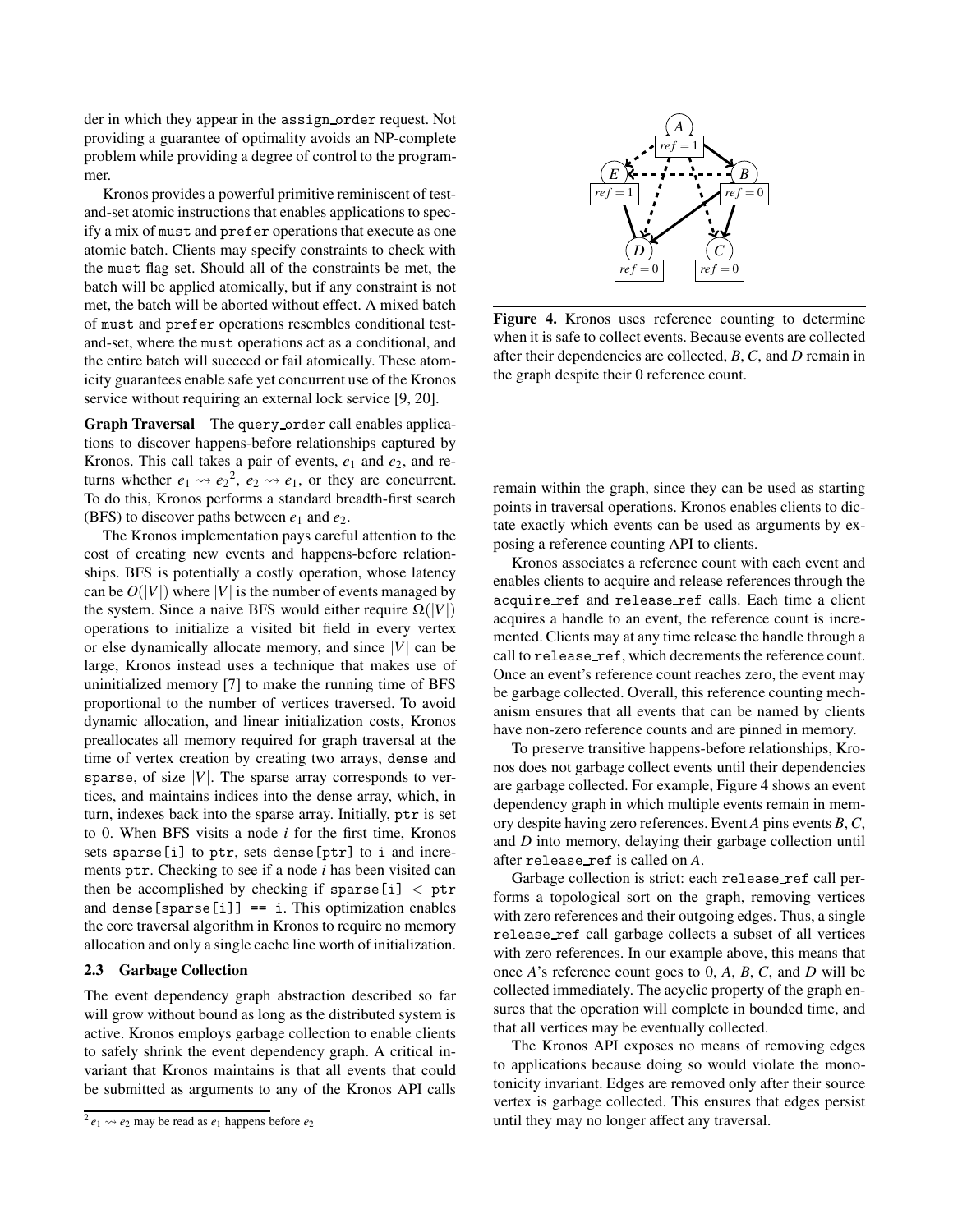# 2.4 Fault Tolerance

Kronos achieves fault tolerance by replicating the event dependency graph with state machine replication. Applications may treat Kronos as a single, logically centralized service, and, due to state machine replication, the graph will be transparently maintained on several physical servers simultaneously. Because the Kronos API is entirely deterministic, each API call directly corresponds to a state transition in the replicated state machine.

Kronos replicates the event dependency graph using chain replication, which guarantees linearizability [40]. The exact number of Kronos replicas in the chain is a deployment specific decision and should reflect the maximum number of simultaneous faults the system is likely to experience. A system looking to tolerate *f* faults deploys  $f + 1$  replicas. In response to a replica failure, Kronos requests reconfiguration of the chain via a coordination service [9, 20]. Both the normal case and failure case performance behavior follow from the standard chain replication protocol.

The functionality provided by chain replication is not fundamental to Kronos's design and could easily be provided by other strongly consistent replication protocols. We use chain replication because the linear nature of the chain allows transactions to be pipelined at line rate without the fanout/fan-in exhibited by Paxos-based techniques.

## 2.5 Scaling and Caching

The replicas necessary for fault tolerance provide a natural way to scale the system. Kronos can perform traversals on potentially stale replicas for improved parallelism. Only traversals which indicate that events are concurrent must execute on an up-to-date copy of the graph. The monotonicity invariant upheld by Kronos guarantees that any ordered answer returned by a stale replica is indistinguishable from the answer that would be returned had the query executed on the latest version of the graph.

Similarly, the monotonicity invariant permits widespread caching of traversal results without sacrificing correctness. Kronos and applications are free to cache the results of traversals where doing so can improve performance. For example, Kronos can maintain an internal cache of traversal results for high-degree vertices in order to improve traversal efficiency. Applications can freely pass around traversal results related to events within the messages used to commit the events.

# 3. Applications

In this section, we examine illustrative distributed applications to describe exactly how these systems use Kronos in practice. To simplify exposition, we present these applications in their most simple form, omitting implementation details about caching and batching in favor of straightforward explanations of how they interact with Kronos.

```
def post message(user, message):
    e = kronos.create event()
    for friend in friends_of(user):
        enqueue in timeline for user(timeline=friend,
                                     source=user,
                                     message=message,
                                     event=e)
def reply_to_message(user, message, in_reply_to):
    e = kronos.create_event()
    kronos.assign_order([(in_reply_to, '->', e, 'must')])
   for friend in friends_of(user):
        enqueue_in_timeline_for_user(timeline=friend,
                                     source=user,
                                     message=message,
                                     event=e)
def render_timeline(user):
   # messages is a list of (id, message) pairs
   messages = get_messages_enqueued_for(timeline=user)
    # message_pairs is every pair of message ids selected
    # from the messages
   message_pairs = all_pairs([m.id for m in messages])
    orderings = kronos.query_order(message_pairs)
    # This will perform a topological sort of the messages
    # to ensure that sorted_messages abides by the partial
    # orders specified within orderings. The remaining
    # messages will be unaffected by the sort, enabling
    # them to be displayed in their arrival order
    sorted_messages = topological_sort(messages, orderings)
    return sorted_messages
```
Figure 5. Pseudocode for maintaining social network timelines with Kronos. Users may post messages, which appear on timelines in the order in which the system processes them. When users use the social network's reply mechanism, the network uses Kronos to order the messages. Users' timelines are rendered with respect to the order recorded within Kronos, ensuring that conversations flow naturally.

# 3.1 Social Network

Social networks are often built around the notion of providing users with a timeline of activity drawn from their social circles. A user's timeline captures both public posts and personal interactions between users, displaying social activity along the timeline. While much of the activity in a social network is generated independently, there are certain classes of interaction where the user expects ordering to be preserved. For instance, communication between users should be preserved within the timeline—the timeline should never show a reply earlier in the timeline than the message to which it is replying.

Kronos provides a straightforward way to ensure that users' timelines reflect these communication patterns without enforcing a total order on all timeline activity. The social network may assign to each timeline post a Kronos event identifier, and then record communication patterns in Kronos with assign order. When displaying user's timelines, the application can issue a corresponding query order call to detect the partial order between events. Figure 5 shows pseudocode for this social network application.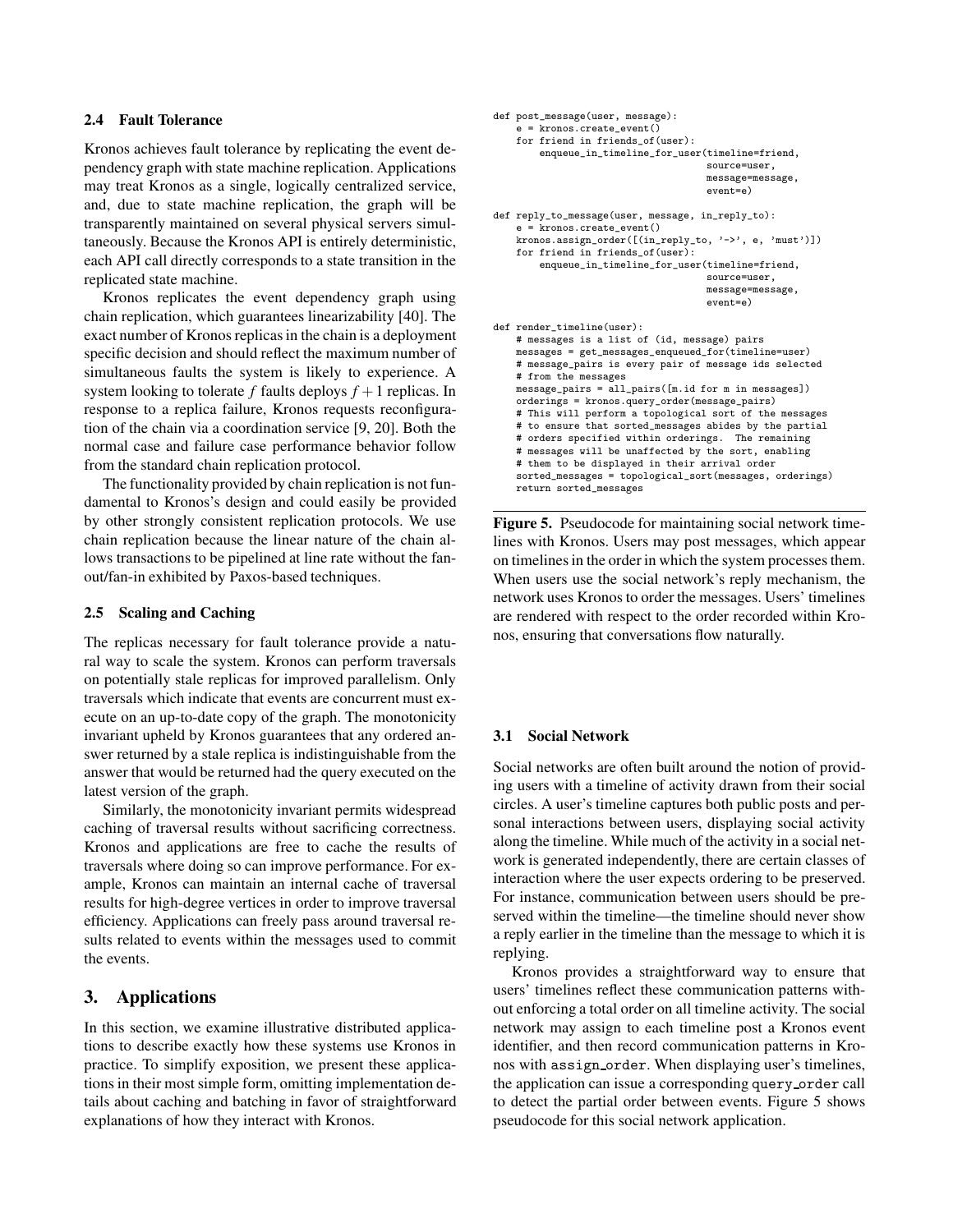# 3.2 Graph Store

Graph structured data is ubiquitous and analysis of these large graphs has prompted the development of specialized storage systems that directly store and maintain these graphs [8, 18, 27, 33, 37]. We have used Kronos to build a horizontally scalable data store for graph-structured data called KronoGraph. KronoGraph is built around a sharded architecture where the graph data is partitioned across servers. The KronoGraph API enables applications to incrementally build and maintain graph-structured data and perform isolated queries on the graph.

KronoGraph permits updates and queries to the graph that span multiple hosts; consequently, KronoGraph needs to apply operations in the same order across multiple hosts. In the absence of ordering, graph queries that are concurrent with updates could be applied in different orders at different hosts simply because the underlying messages used to transmit the operations arrive in a different order on each host. For example, imagine a graph consisting of edge *A*−*B*, where the application removes *A*−*B* and adds *B*−*C* as one update. An incorrect implementation could indicate that *C* is reachable from *A*, when, in fact, there was no instance in time when that was true.

The intuition behind KronoGraph is that shard servers process updates and queries in their natural arrival order, except in cases where Kronos indicates that the natural arrival order would not form a coherent timeline. To do this, KronoGraph assigns to each update or query a unique Kronos event identifier as it enters the system. Upon receipt of a new update or query operation, a shard server determines which vertices and edges are relevant to the operation, and gathers the event identifiers for all previous operations that affected these vertices and edges. The shard server then constructs a batch assign order call to Kronos that prefers that each of these previously-processed events be ordered prior to the current operation.

Given the information available, the preferred order specified within an assign order call is the most efficient ordering for the events. Should this order be satisfiable, the shard server may perform the operation immediately, without reordering it with respect to previously applied operations. Sometimes, the preferred order cannot be satisfied. For instance, if a pair of events arrive on two different shard servers in a different order, the first shard server's assign order call will fix the order between these events. The second shard server's assign order call must necessarily indicate a reversal to match the order returned in the first call. KronoGraph shard servers can tolerate a reversed order that does not match their preferred ordering by reordering operations on the graph.

For updates, shard servers maintain version information for each vertex and edge in the graph to order the updates. Vertices and edges contain a list of modifications and their associated event identifiers, sorted by the relative order of events. When Kronos upholds the ordering specified in the assign order call, the shard server simply appends the update to the list. Should Kronos indicate a reversal, the shard server inserts the update into its sorted position within the list. The coherency invariant prevents cycles in the order, ensuring that it is always possible to insert into the list and maintain its sorted order.

For queries, shard servers decide on their execution time using the information returned from the Kronos assign order call. If the assign order call succeeds with no reversals, the KronoGraph shard server should execute the query on the graph that contains all previous updates. When Kronos indicates a reversal within the timeline, the shard server can construct an older version of the graph that omits all updates that happen after the query. Updates that are ordered strictly later than the query can easily be masked because of the timeline information maintained alongside the graph.

Kronos ensures that the shard servers execute queries in matching order even as the queries traverse multiple shard servers. Every assign order call orders a query with respect to some subset of updates. Kronos ensures that all shard servers order a given query the same way with respect to a given update; subsequent iterations of a query refine its place within the timeline by ordering it with respect to additional updates. Localized queries that traverse a small portion of the graph are ordered only with respect to updates on the same portion, and will likely remain concurrent with respect to updates occurring elsewhere in the graph.

While a straightforward implementation of KronoGraph would query Kronos once per vertex or edge during a query, these costs may be avoided with judicious use of batching and caching. Upon receipt of a query operation, the Krono-Graph shard server optimistically selects the events for vertices and edges in the graph could be traversed by the query operation, and requests that Kronos order the query consistently with respect to these optimistically chosen events. This permits KronoGraph to reduce the total number of calls to Kronos, and enables queries to traverse larger portions of the graph between calls.

Internally, KronoGraph relies upon caching to avoid unnecessary calls and to limit the size of each batched call. Each KronoGraph server independently maintains an LRU cache of the pairwise order between events. Because of the monotonicity invariant, KronoGraph servers may actively pre-fill this cache with transitive relationships. For example, if KronoGraph queries Kronos and sees that  $u \rightsquigarrow v$ , and the cache already contains  $v \leftrightarrow w$ , the KronoGraph server can infer that  $u \rightarrow w$  without another call to Kronos.

#### 3.3 Transactional Key-Value Store

Key-value stores have recently emerged as widely-used components in distributed services, mainly due to the high performance and scalability they offer. Existing key-value stores, however, achieve high performance by limiting their API; specifically, they restrict their clients to operate on a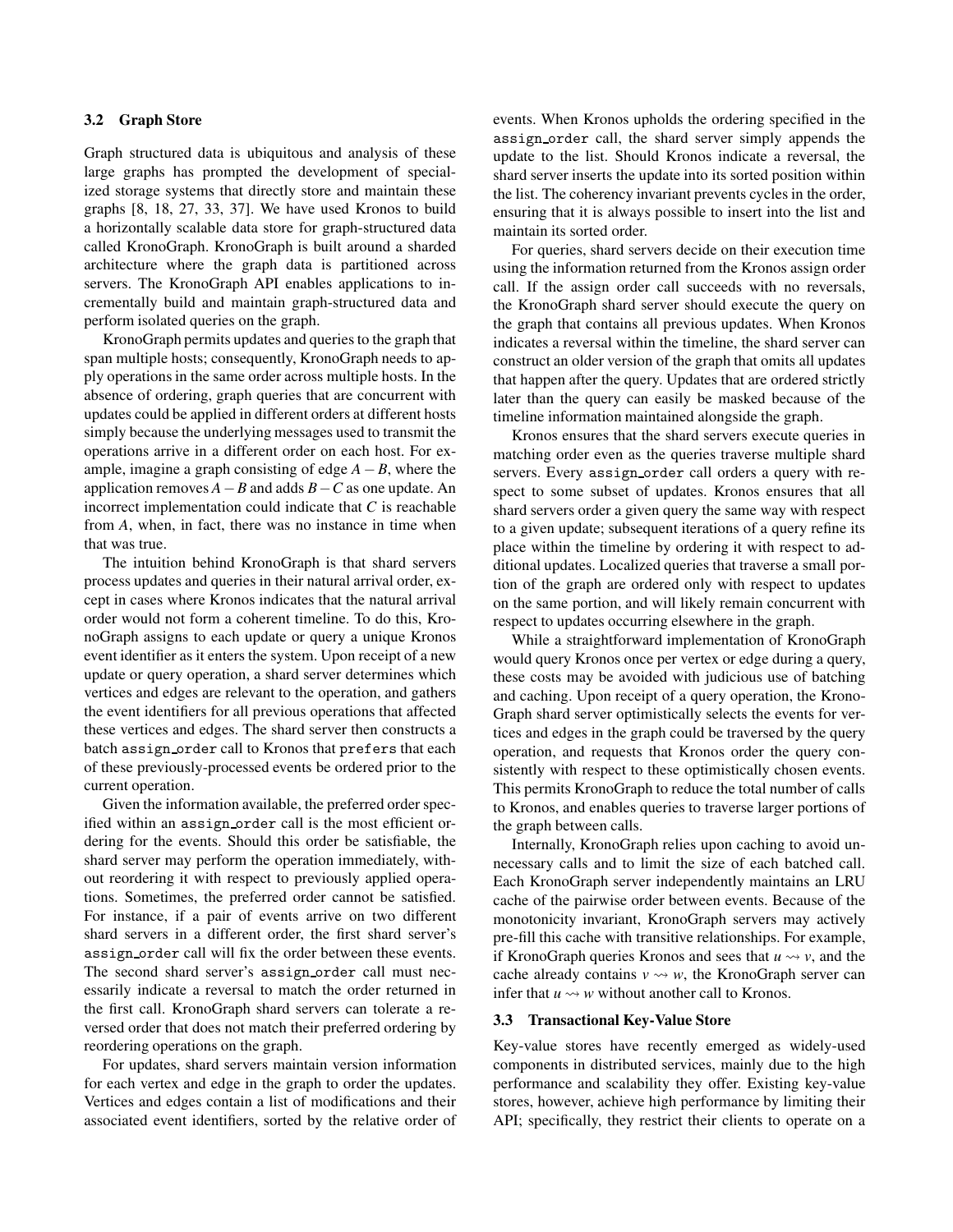single object at a time. We have used Kronos to build a transactional key-value store that provides ACID transactions, where each transaction may update multiple objects atomically and with full serializability.

Transactional key-value operations are inherently difficult because transactions may span multiple hosts. Without coordination, concurrently executing transactions would be processed in a different order on different hosts, violating serializability. One approach to adding this coordination would be to assign a total order across all transactions, where the total order ensures that transactions execute in the same order across all hosts. While such an approach would safely ensure serializability, it would do so at the expense of concurrency. Transactions which operate on disjoint sets of keys are able to execute concurrently, but the system would expend resources enforcing a total order across these keys.

The key insight in our prototype key-value store is to create a new Kronos event for each transaction, and to order transactions that read or write the same keys using Kronos. This enforces a partial order across all transactions using the event dependency graph, and ensures that transactions are serializable, without actually serializing them. Servers incrementally build the dependency graph by establishing an order between transactions within their purview. Upon receipt of a transaction, a server examines the keys within its partition, and issues an assign order call specifying that the transaction must be ordered after the last transaction which read or wrote each key. Should the assign order call fail, the transaction will abort without effect.

Globally, the event dependency graph captures and enforces all dependencies between transactions. The system does not enforce any order between transactions not already ordered by the event dependency graph, as these transactions' individual operations may be applied in any order without violating serializability. Put another way, any topological sort of the event dependency graph will yield a schedule of transactions that is equivalent to the actual execution that produced the event dependency graph. This permits maximum flexibility between transactions, without requiring that they be applied in a total order.

# 3.4 System Integration

Cheriton and Skeen, in their paper on the limitations of causally and totally ordered communication support (CAT-OCS) [11], provide several example applications which critically rely upon time and event ordering.

One example from CATOCS is a manufacturing environment where machines are directed to "start" and "stop" processing orders by multiple control units. These control units communicate via a common database that does not preserve causality across requests. Consequently, the "start" and "stop" messages issued by control units may arrive in an unconstrained order, allowing the machines to "start" processing when they should "stop", or vice-versa. Kronos provides a solution to this problem, where each "start" or "stop" mes-

sage maps to a Kronos event. Control units explicitly preserve order in Kronos with assign order, and clients can verify the correct order of messages with query order.

Another CATOCS example is a fire alarm system wherein the order in which "fire" and "fire out" messages are processed is critical. The key problem is that a delayed "fire out" message could lead an extinguisher to believe that multiple fires were extinguished, leaving fires to burn indefinitely. Again, Kronos provides a natural solution wherein each "fire" and "fire out" message is recorded as a Kronos event. The system records in Kronos a happens-before relationship between each pair of "fire" and "fire out" events. The resulting event dependency graph will consist of isolated pairs of vertices connected by single edges. It enables all entities to determine which fires are still burning no matter the order in which messages are delivered.

It is common for manufacturing environments to enhance fire alarm systems with a kill-switch that safely shuts down machinery during emergencies. One approach to this would be to modify all components involved, and tightly couple them together. Another approach, facilitated by Kronos, is to introduce a fail-safe component that couples the control units with the fire alarm via the event dependency graph. The fail safe responds to "fire" messages by issuing "stop" requests, and using Kronos to order the "stop" message after the "fire" message. On receipt of the corresponding "fire out" message, the fail safe orders the "stop" before the "fire out", and orders the subsequent "start" message after the "fire out". Thus the fail-safe automatically stops and restarts processing machines in response to fires without changes to either the fire alarm or manufacturing environment.

# 4. Evaluation

We have fully implemented Kronos to provide the functionality detailed in Section 2, and have built multiple applications on top of it. In the first half of our evaluation, we examine the performance of our sample applications to demonstrate that it is feasible to build real-world applications using Kronos. In the second half of our evaluation, we use microbenchmarks to investigate important aspects of Kronos's design, paying careful attention to performance, scalability, and resource usage. We finish our evaluation with a brief demonstration of Kronos's fault-tolerance.

Our experimental setup consists of fourteen well-provisioned servers. Each server is equipped with two Intel Xeon 2.5 GHz E5420 quad-core processors and 16 GB of RAM. All servers are running 64-bit Debian 7 and are connected via gigabit Ethernet.

## 4.1 Applications

In this section we attempt to answer the question, "Is it practical to build applications on Kronos?" The performance of the resulting applications is important in evaluating whether Kronos is a suitable choice for each application, but should not be the only deciding factor. For small- to medium-sized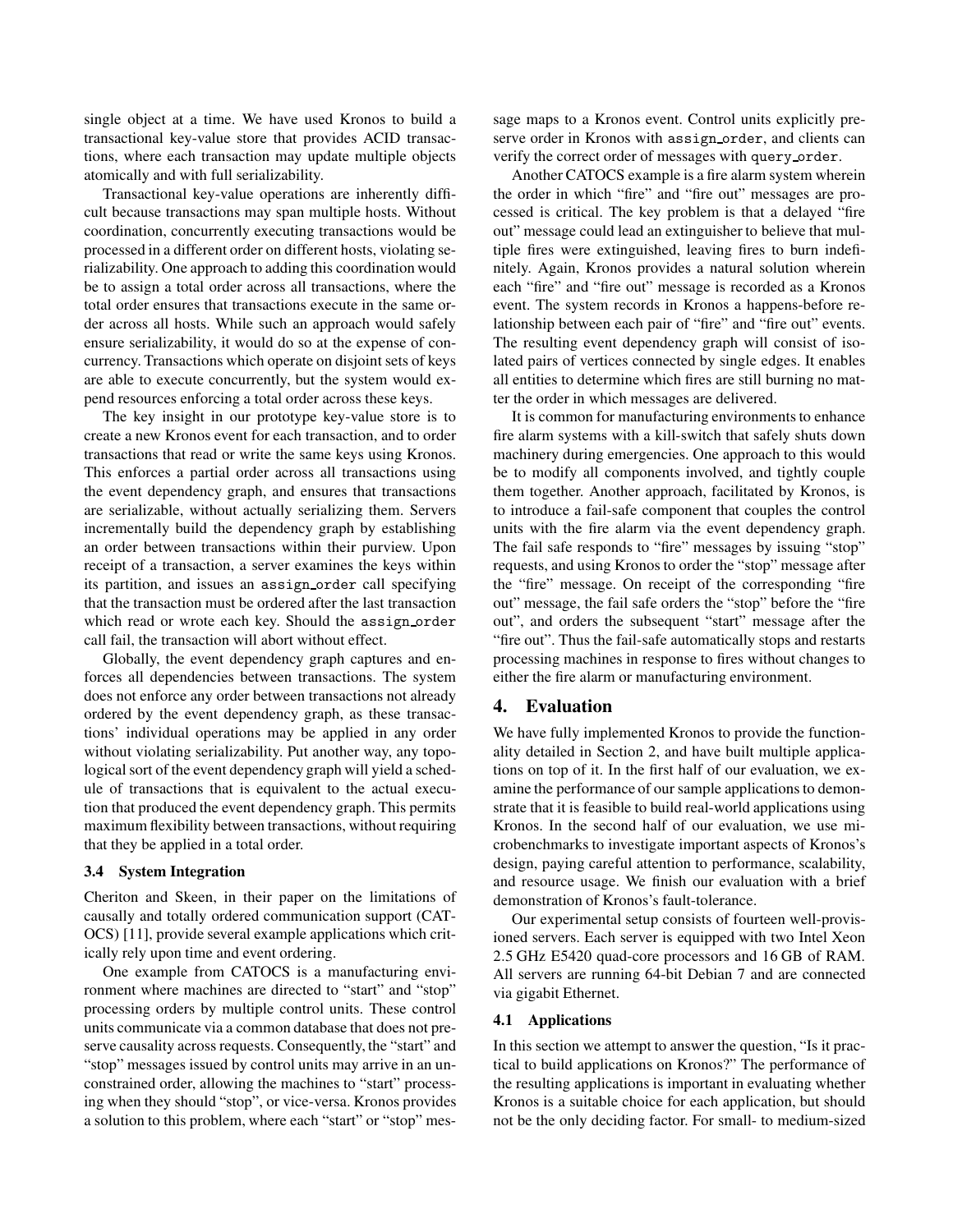

Figure 6. Titan and KronoGraph performing friend recommendation calculations on a mutating graph in a 95% read/5% write workload. KronoGraph outperforms Titan by a factor of  $59\times$  for the Twitter social network. Kronos enables KronoGraph to perform queries that are fully isolated from the ongoing write operations, while Titan uses locking to make the same guarantee.

applications, the composition property provided by Kronos may be worth any overhead that affects performance.

For all of the application-specific benchmarks, we deployed a single instance of Kronos on its own server, to ensure that the cost of interacting with Kronos includes all relevant communication cost. The remaining servers in the cluster deploy the application itself. We evaluate fault tolerance overheads separately.

## 4.1.1 Graph Store

We first evaluate KronoGraph, our graph store built on top of Kronos. For an accurate comparison, we compare Krono-Graph to Titan [37], another online graph store that permits users to query and incrementally alter the graph. Titan employs lock-based techniques to provide isolation guarantees comparable to KronoGraph. We omit comparisons to other notable graph systems [18, 27, 33] because they do not support online operation and are thus incomparable to Titan and KronoGraph.

Intuitively, queries and updates in KronoGraph should be strictly less expensive than in Titan because Titan's lockbased techniques inhibit concurrency, while KronoGraph exploits late time binding in Kronos to allow non-blocking behavior. Titan's locks decide the order of graph operations; the first process to grab a lock is implicitly ordered earlier than later lock-holders. KronoGraph explicitly manages the order of graph operations, and consequently can perform multiple operations simultaneously, and resolve their order in one call to Kronos.

To characterize the difference in behavior between Titan and KronoGraph, we implemented a friend recommendation application in a social network on top of both systems. Our



Figure 7. Transactional chains are fully three times faster than locking-based implementations and achieve 94% of the throughput of a "put-and-pray" approach built on MongoDB. This graph shows a sample banking application performing transfers between accounts.

application represents the social network as a graph where individuals are represented by vertices, and edges symbolize friendship. The application makes friend recommendations on the basis of maximizing mutual friendship. For a given input, the algorithm will return the user with the most number of friends in common. This mimics the behavior of many social networks, where the structure of the graph is used to make further recommendations to users [39].

We ran both of our friend recommendation algorithms on a subset of the Twitter social network [29]. This graph consists of 81,306 individuals with 1,768,149 friendship links. For both implementations, we ran 32 parallel clients with a workload generator that produced a mixed workload that performed a friend recommendation 95% of the time, and introduced new individuals or friendships to the graph the remaining 5% of the time. We can see in Figure 6 that the KronoGraph friend recommendation algorithm outperforms the Titan recommendation algorithm by a factor of  $59\times$ .

The performance gap between KronoGraph and Titan is largely related to the density of the graph. We generated two random graphs of varying density to use as inputs to our friend recommendation algorithm to confirm this hypothesis. The denser of the two graphs had an average degree of 100, while the sparser graph had an average degree of 10. We can see in Figure 6 that KronoGraph outperforms Titan by a factor of  $8.3 \times$  and  $1.4 \times$  respectively.

The variation in KronoGraph's performance across the three different graphs gives us deeper insight into the performance characteristics of the system beyond raw differences in throughput. Because the number of calls made to Kronos is related to the number of operations submitted by Kronos clients, we would expect that a bottleneck around Kronos would limit the throughput and restrict it from varying with the density of the graph. Batching and caching in Krono-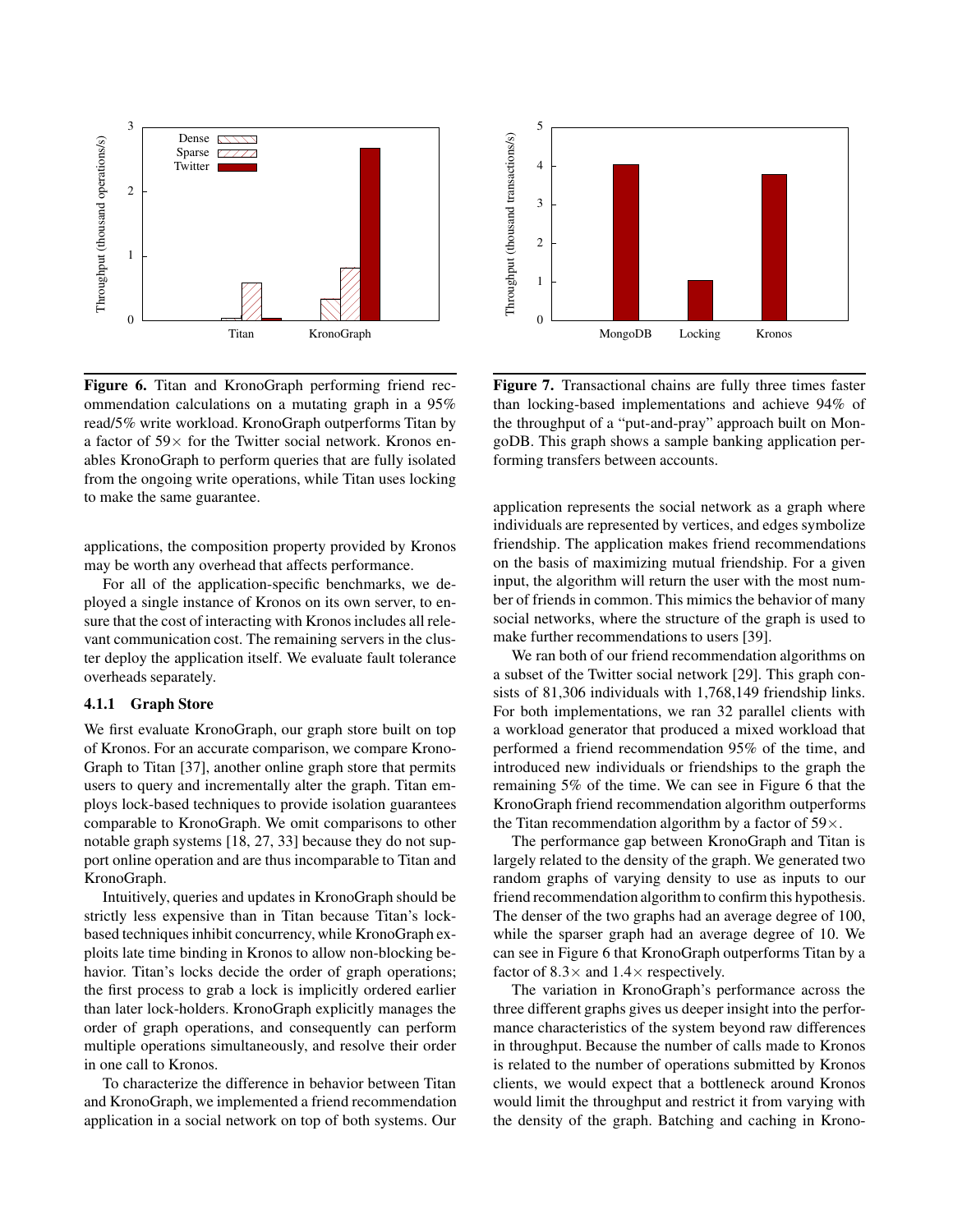

Figure 8. Kronos is a scalable system. This graphs shows the aggregate throughput achieved by a fixed number of clients calling query order on a graph where each edge participates in, on average, 5 happens-before relationships. Aggregate throughput is measured across a 30 s window and the tight error bars show the  $5<sup>th</sup>$  and  $95<sup>th</sup>$  percentiles for throughput observed throughout the window.

Graph are effective, and prevent Kronos from becoming a bottleneck. In our Twitter experiment, approximately 13.4% of operations required a Kronos traversal.

### 4.1.2 Transactions

We want to evaluate a transactional key-value store that provides ACID semantics built using Kronos. To evaluate this application, we developed a prototypical banking application, similar to the one used in nearly every database textbook to illustrate transactions [13]. Our application processes users' debits and credits, and transfers money between bank accounts.

For comparison, we implemented the banking application on top of two other data stores for a total of three comparable bank applications. Our first bank application is built on the popular MongoDB NoSQL data store, where account transfer consists of two independent write operations to MongoDB. Because MongoDB does not offer transactional semantics—it is only eventually consistent—this application is likely to encounter undesirable behavior, such as incomplete money transfers and lost deposits. Our second bank application uses locking techniques, such as those used in Percolator [32], to synchronize access to individual accounts and provide fully-serializable semantics. Finally, we implemented transactional semantics using Kronos as described in Section 3.3. We used HyperDex [15] as the underlying key-value store in the second and third implementations.

Figure 7 shows the throughput each implementation was able to achieve when accessed by 64 concurrent clients. We see that the Kronos-based variant outperforms the lockbased variant by a factor of  $3.6 \times$ . The Kronos-based trans-



Figure 9. Kronos quickly creates events. Kronos can create a new event in less than 57 µs 99% of the time.

actional key-value store achieves 94% the throughput of the non-transactional, eventually-consistent MongoDB deployment. This comparison provides an advantage to MongoDB, as MongoDB provides relatively weak guarantees, while the Kronos-based transactional key-value store provides ACID transactions.

#### 4.2 Micro-Benchmarks

In order to further explore the design decisions made in Kronos, we present several microbenchmarks each of which explores a different aspect of Kronos's design. Kronos provides tools for explicit event creation and ordering. We first examine the performance and scalability of order-related API calls as they are by far the most costly aspect of Kronos. We then investigate the time and resource costs associated with event creation, dependency creation, and event garbage collection. Except where noted, these results do not include the overhead of state machine replication, as it is largely separable from Kronos's implementation.

Scalability Our first experiment measures how additional servers enable Kronos to handle additional query\_order requests. In this experiment, we pre-loaded Kronos with a random graph over 10,000 vertices with 50,000 edges, and varied the number of replicas used for satisfying query\_order requests. Each client performs random query order requests on the graph, checking for preexisting relationships. We deployed 64 clients that concurrently query the replicas of the graph using the query order API. Figure 8 shows that Kronos scales well; each additional server enables the system to respond to proportionally more query server requests.

Dependency Creation When assigning order between two events, the dominating cost is graph traversal. Once Kronos traverses the graph, the cost of actually recording the dependency is nearly trivial. We measured the time taken to create dependencies that require no traversal, and found that, across 1 million events, dependency creation completes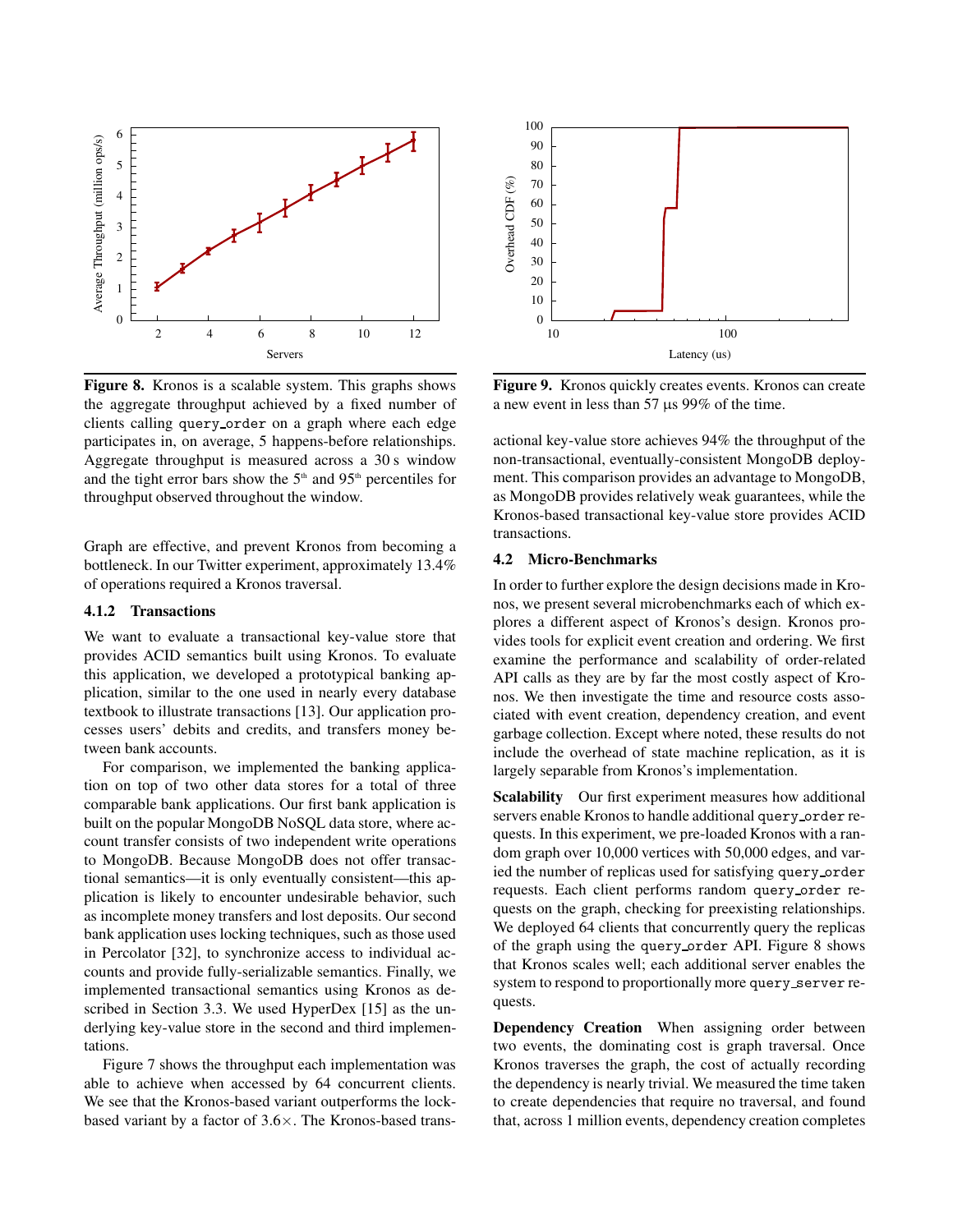

Figure 10. Kronos's memory consumption scales linearly as events are added. In this graph, a single client adds a total of 100 million events sequentially, maintaining a reference to each one. The memory usage is the maximum resident set size of the process. Discontinuities in the graph are directly related to array-doubling in the implementation.

in 49  $\mu$ s 14.7% of the time, and 50  $\mu$ s the remaining 85.3% of the time. These numbers also reflect the additional cost of creating events above and beyond the cost of a query\_order operation.

Event Creation The next experiment examines the overhead of event creation and shows that Kronos creates events in constant time. Figure 9 shows a CDF of event creation latency for 100 million events. Kronos completes a majority of event create operations in 44 µs and 99% of operations in less than 57 µs. These measurements include all allocation necessary to create the new event. For this experiment, the client uses the Kronos Python bindings to create and acquire references to the events. The event creation latency was measured by timing 10,000 sequential calls to event\_create, with no parallelism in the calls. To avoid confounding effects relating to network latency and to isolate the performance of the server itself, the client and server are co-located on the same machine.

Memory Consumption Because Kronos allocates all memory used by a vertex at event creation time, it is important to quantify this cost. Figure 10 shows that 100 million events occupy 12 GB of RAM and fit within main memory of a single server. The reported memory consumption includes all memory necessary to track unique event identifiers, perform traversal using the BFS algorithm and maintain one reference per event. Applications will only allocate more memory when adding edges, where each edge occupies 8 B of space. The implementation dynamically allocates memory to grow and shrink while remaining proportional to the number of events and dependencies in the system.

Garbage Collection Kronos's strict garbage collection scheme introduces minimal overhead. Because Kronos uses



Figure 11. Garbage collection is efficient even for the absolute worst case event dependency graph. In this experiment, fixed length paths are created in the dependency graph such that releasing a reference to the first event in the path garbage collects the entire path.



Figure 12. Kronos is fast for sparse graphs. This graph shows the aggregate throughput of query\_order operations on Erdös-Rényi graphs with 10,000 vertices and varying numbers of edges.

strict garbage collection, the cost of releasing the final reference to a single event is proportional to the total number of events collected. Figure 11 shows worst case garbage collection behavior of Kronos. For this experiment we control the number of events to be garbage collected by a single release ref call. As expected, the time taken to perform strict garbage collection grows linearly in the number of events to be collected.

Impact of Graph Structure The cost of graph traversal is dependent upon the structure of the graph itself. Intuitively, sparse graphs are quicker to traverse as the likelihood of touching many vertices becomes lower as the graph becomes sparser. On the other hand, processing dense graphs will necessarily involve a longer traversal as more vertices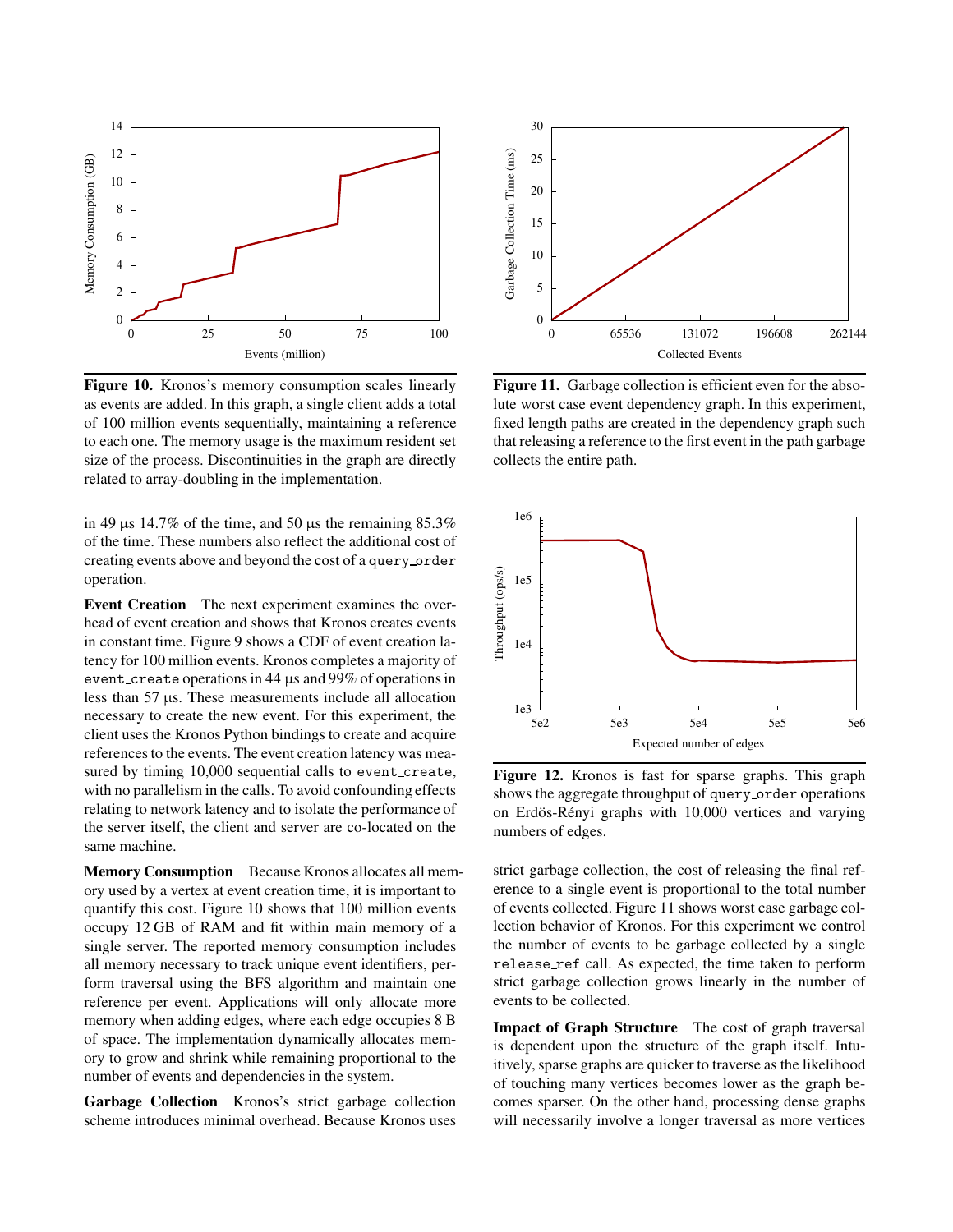

Figure 13. Kronos automatically recovers from failures. This graph shows the effects of server failure in a 3-server Kronos deployment. At the 30 s mark, the middle server in the chain is killed. Another server is brought into the cluster to take its place at the 60 s mark.

belong to large connected components. To test the behavior of Kronos on a variety of sparse and dense graphs, we generated random event dependency graphs conforming to the Erdös-Rényi Model [14]. Under this model, any two points in the graph are connected with probability *p*. Accordingly, these graphs have between 500 ( $p = 0.00001$ ) and 5,000,000 ( $p = 0.1$ ) vertices, with larger values of  $p$  corresponding to denser graphs. Figure 12 demonstrates the impact of graph density on the throughput of query order operations on a single instance of Kronos. For relatively sparse graphs where each vertex belongs to, on average, less than 3 happens-before relationships, Kronos can perform hundreds of thousands of queries per second. As the density of the graph increases, Kronos's throughput approaches a stable point where additional edges do not alter throughput. The majority of applications will likely resemble sparse dependency graphs as most applications do not need to impose a total order across all events, but instead order small groups of events together.

# 4.3 Fault Tolerance

Kronos uses chain replication to provide fault tolerance. As a test of its fault tolerance capabilities, we examined the performance of a 2-fault tolerant Kronos cluster. The underlying chain replication algorithm automatically removes failed servers from the cluster and can integrate new servers transparently. Figure 13 shows the throughput of the 2-fault tolerant cluster as a server fails and is re-added to the system. At the 30 s mark, the middle server in the chain is killed. The system recovers quickly and stays available for further operation. At the 60 s mark, a new server is introduced at the tail of the chain and begins the healing process to restore the service to being 2-fault tolerant. Overall, Kronos remains available and provides high throughput when servers are removed or re-added. This graph includes all the overhead of our unoptimized state machine replication implementation.

# 5. Related Work

Previous sections introduced Kronos, an efficient eventordering service. To our knowledge, Kronos is the first system to abstract event-ordering into a generic, reusable service for building applications. While prior work often addresses event-ordering at the storage or communication levels, Kronos provides a more general abstraction that enables these applications and more.

Broadly speaking, prior work may be divided into the following categories.

Causality Capturing Techniques: Determining the ordering of events is a classic distributed systems problem with many well-known solutions. The problem was originally articulated as the motivation for Lamport timestamps [23] which captures happens-before relationships and provides a total ordering across events. However, Lamport timestamps can create spurious relationships that do not affect the correctness of the application. This problem cannot be addressed by increasing the granularity at which Lamport timestamps are maintained, because any partial order of Lamport timestamps is still too coarse-grained and cannot capture all relationships between events.

Vector clocks [17, 28] permit finer-grained partial orders than Lamport timestamps by establishing a partial order across events. Vector clocks use a vector of logical clocks to capture happens-before relationships. They enable more parallelism in the partial order than Lamport timestamps, but consume more space to achieve this. In the worst case, vector clocks require as many entries as parallel processes in the system [10] and exhibit significant overhead in deployments where there is a high-rate of server or process churn. The trade-off inherent to vector clocks is that the incidence of false relationships is inversely proportional to the granularity at which the vector clock is maintained.

There has been much work on improving vector clocks. Clock Trees [2] provide support for nested fork-join parallelism, Plausible Clocks [38] offer constant size timestamps while retaining accuracy close to vector clocks. Hierarchical Vector Clocks [21] provide more compact timestamps that adapt to the structure of the underlying network. While these techniques improve the trade-off between granularity and performance, they still restrict the kinds of dependencies an application may specify, and are not fully general.

Kronos takes an entirely different approach as compared to timestamp-based systems in how it captures causality. It maintains an explicit event dependency graph to track causality relationships and offers fine grain control to the application. By externalizing event/dependency handling and management and providing a unified API, Kronos simplifies event-ordering management for applications and enables dependencies to span application boundaries.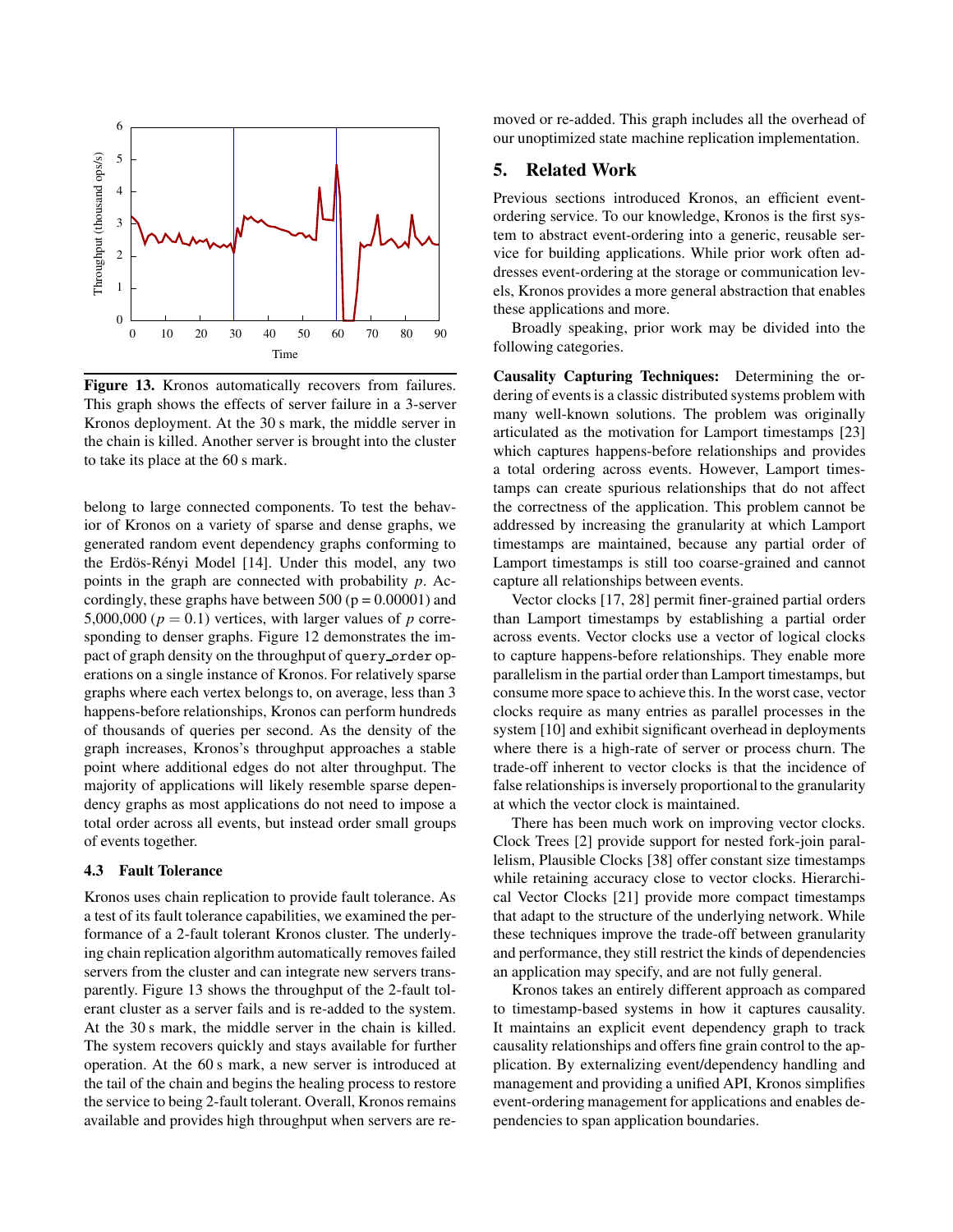Consensus Protocols: Consensus protocols enable applications to construct a total order across all events. Examples of consensus protocols include Paxos [22], a crashfault tolerant consensus protocol; Viewstamped replication [31] which operates in a primary-backup fashion; Tango [4], which replicates in-memory data structures using a shared, totally-ordered log; and multi-phase commit protocols [24, 34], a class of protocols that ensure all participants in a distributed transaction agree on whether to commit or abort by special-casing consensus [19].

Kronos permits applications to maintain a partial order across events in the system, increasing the flexibility with which events may be ordered. Of course, applications may always institute a total order across all events using Kronos.

Chain Replication: Kronos uses chain replication [40] to replicate its data. Kronos's reads from stale replicas resemble the apportioned queries in CRAQ [35]. Unlike CRAQ, the implementation used in Kronos does not require querying the chain tail to validate reads; the monotonicity invariant ensures that if a query returns a result, the result is as valid as if it were generated by the tail itself.

Embedded Causal Consistency: Many systems internally manage event ordering and track inter-process communication to provide causal consistency. Representative storage system examples include Bayou [36], a replica management system that exchanges logs between servers, allows for connection disruptions without preventing progress, and manages conflict resolution of causally conflicting operations through a set of user specified merge procedures. Depot [26] and SPORC [16] are cloud storage systems which employ variants of Fork-Join-Causal or Fork\* consistency to enable practical cloud applications which can operate on untrusted cloud servers. Causal multicast [5, 6] protocols respect causal order when delivering messages to applications. Causality is also useful for supporting speculative execution [30], and bug and fault detection [1]. Externalizing event ordering to Kronos enables causal consistency guarantees that span multiple applications.

Application-Level Dependencies: Many systems rely on application-specific mechanisms to resolve and order events. Dynamo [12] is an eventually consistent key-value store that improves availability by using vector clocks to resolve concurrent writes. COPS [25] provides low-latency georeplication using causal consistency and uses an applicationspecific conflict resolution mechanism to merge conflicting writes. Others have advocated for explicit causality by suggesting that applications explicitly select the subset of happens-before relationships that the data store should preserve to uphold application-level invariants [3].

These approaches are complementary to Kronos because Kronos provides a general method for event ordering in the form of a service. Applications may use Kronos within the application-defined handlers of causally-consistent data stores. Further, applications may explicitly, and directly, declare happens-before relationships in Kronos. Unlike other forms of application-level dependency management, Kronos permits the development of reusable components that naturally compose to achieve application-specific guarantees.

# 6. Conclusion

This paper proposed a new abstraction for tracking and managing dependencies between events in a distributed system. This abstraction opens the door for a new class of services in distributed systems, namely, event ordering services, which enable applications to explicitly manage and refine the possible timeline of events within the system. These new services provide a lingua franca for timeline management, enabling multiple independently developed components to form one integrated system that uses a common interface for time and event ordering. This approach facilitates the implementation of high-performance distributed systems that can provide strong guarantees by identifying potential cases of concurrency wherever possible. End-to-end performance benchmarks on Kronos-aware applications, such as a strongly consistent graph store and a fully-serializable transactional key-value store, demonstrate these performance gains. The graph store achieves up to  $59\times$  higher throughput than commercially available systems, and the key-value store can achieve 94% the throughput of non-transactional implementations. Example applications show that using the Kronos approach to build distributed systems can simultaneously offer high performance, enable reusable components, and uphold strong guarantees in the end application.

# Acknowledgments

We'd like to thank our shepherd, Rodrigo Rodrigues, and our anonymous reviewers for their helpful feedback. This material is based upon work supported by National Science Foundation under Grant No. CNS-1111698, by Intel under Grant No. 10176559, the VMWare Graduate Fellowship program, and the National Science and Engineering Research Council of Canada.

# References

- [1] M. Attariyan and J. Flinn. Using Causality To Diagnose Configuration Bugs. In Proc. of *USENIX,* Boston, MA, June 2008.
- [2] K. Audenaert. Clock Trees: Logical Clocks For Programs With Nested Parallelism. In *IEEE Transactions on Software Engineering,* 23(10), 1997.
- [3] P. Bailis, A. Fekete, A. Ghodsi, J. M. Hellerstein, and I. Stoica. The Potential Dangers Of Causal Consistency And An Explicit Solution. In Proc. of *SoCC,* San Jose, CA, Oct. 2012.
- [4] M. Balakrishnan, D. Malkhi, T. Wobber, M. Wu, V. Prabhakaran, M. Wei, J. D. Davis, S. Rao, T. Zou, and A. Zuck. Tango: Distributed Data Structures Over A Shared Log. In Proc. of *SOSP,* Farmington, PA, Nov. 2013.